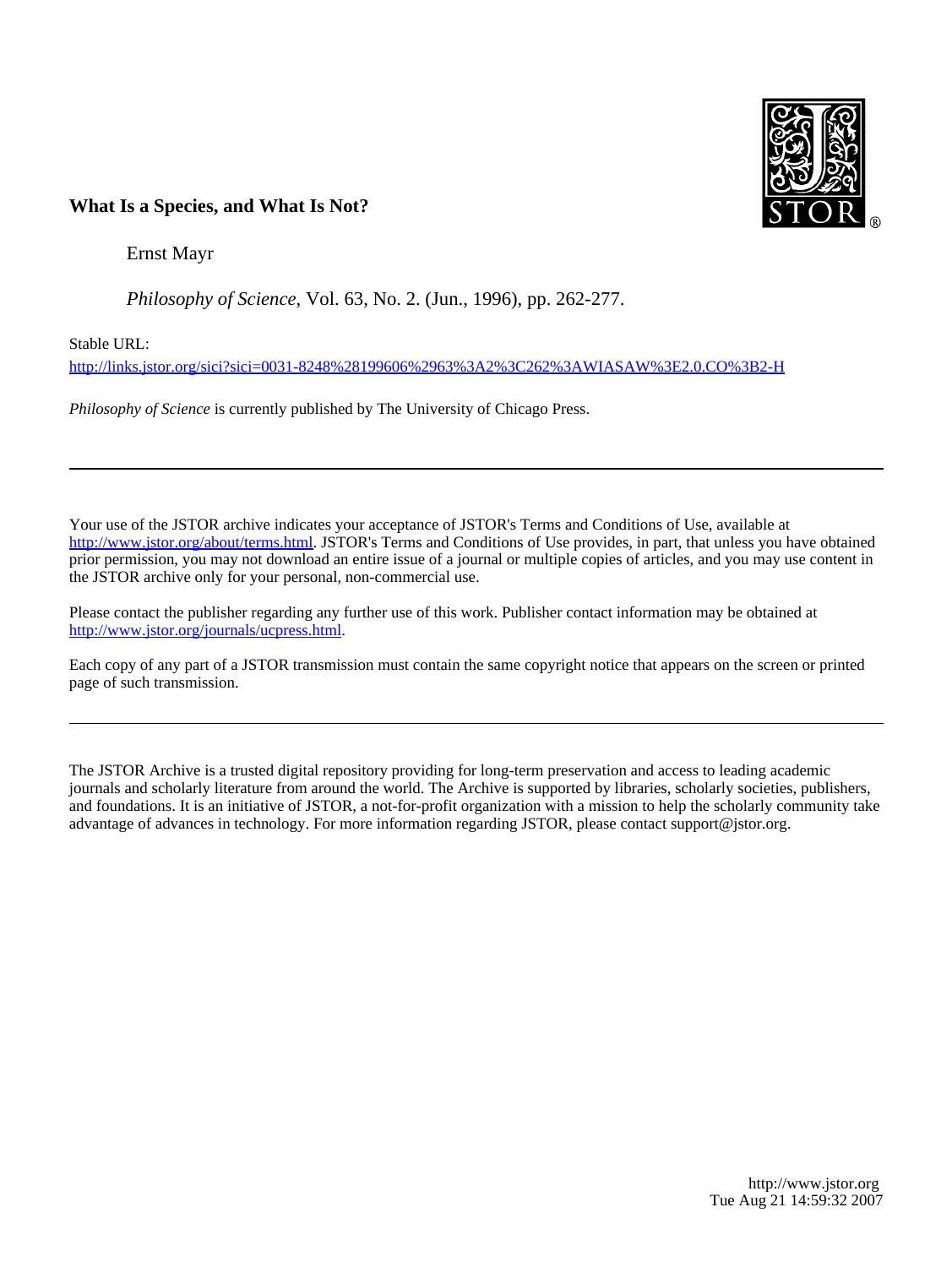#### **WHAT IS A SPECIES, AND WHAT IS NOT?"**

#### ERNST MAYRT

I analyze a number of widespread misconceptions concerning species. The species category, defined by a concept, denotes the rank of a species taxon in the Linnaean hierarchy. Biological species are reproducing isolated from each other, which protects the integrity of their genotypes. Degree of morphological difference is not an appropriate species definition. Unequal rates of evolution of different characters and lack of information on the mating potential of isolated populations are the major difficulties in the demarcation of species taxa.

**1. What is a Species, and What is Not?** As someone who has published books and papers on the biological species for more than 50 years, and who has revised and studied in detail more than 500 species of birds and many species of other groups of organisms, the reading of some recent papers on species has been a rather troubling experience. There is only one term that fits some of these authors: armchair taxonomists. Since many authors have never personally analyzed any species populations or studied species in nature, they lack any feeling for what species actually are. Darwin already knew this when, in September 1845, he wrote to Joseph Hooker: "How painfully true is your remark that no one has hardly the right to examine the question of species who has not minutely described many" (Darwin 1987, 253). These authors make a number of mistakes that have been pointed out again and again in the recent literature. Admittedly, the relevant literature is quite scattered, and some of it is perhaps rather inaccessible to a non-taxonomist. Yet, because the species concept is an important concept in the philosophy of science, every effort should be made to clarify it. It occurred to me that instead of criticizing certain recently published papers individually, it would be more constructive and helpful if I would here attempt to present, from the perspective of a practicing systematist, a concise overview of the philosophically important aspects of the problem of the 'species'. There is nothing of the sort in the literature.

The species is the principal unit of evolution and it is impossible to write about evolution, and indeed about almost any aspect of the philosophy of biology, without having a sound understanding of the meaning of biological species. A study of the history of the species problem helps to dispel some of the misconceptions (Mayr 1957, Grant 1994).

<sup>\*</sup>Received December 1994; revised October 1995.

<sup>?</sup>Send reprint requests to the author, Museum of Comparative Zoology, Harvard University, 26 Oxford Street, Cambridge, MA 02138.

*Philosophy of'Science,* 63 (June 1996) pp. 262-277. 0031-824819616302-0007S2.00 Copyright 1996 by the Philosophy of Science Association. All rights reserved.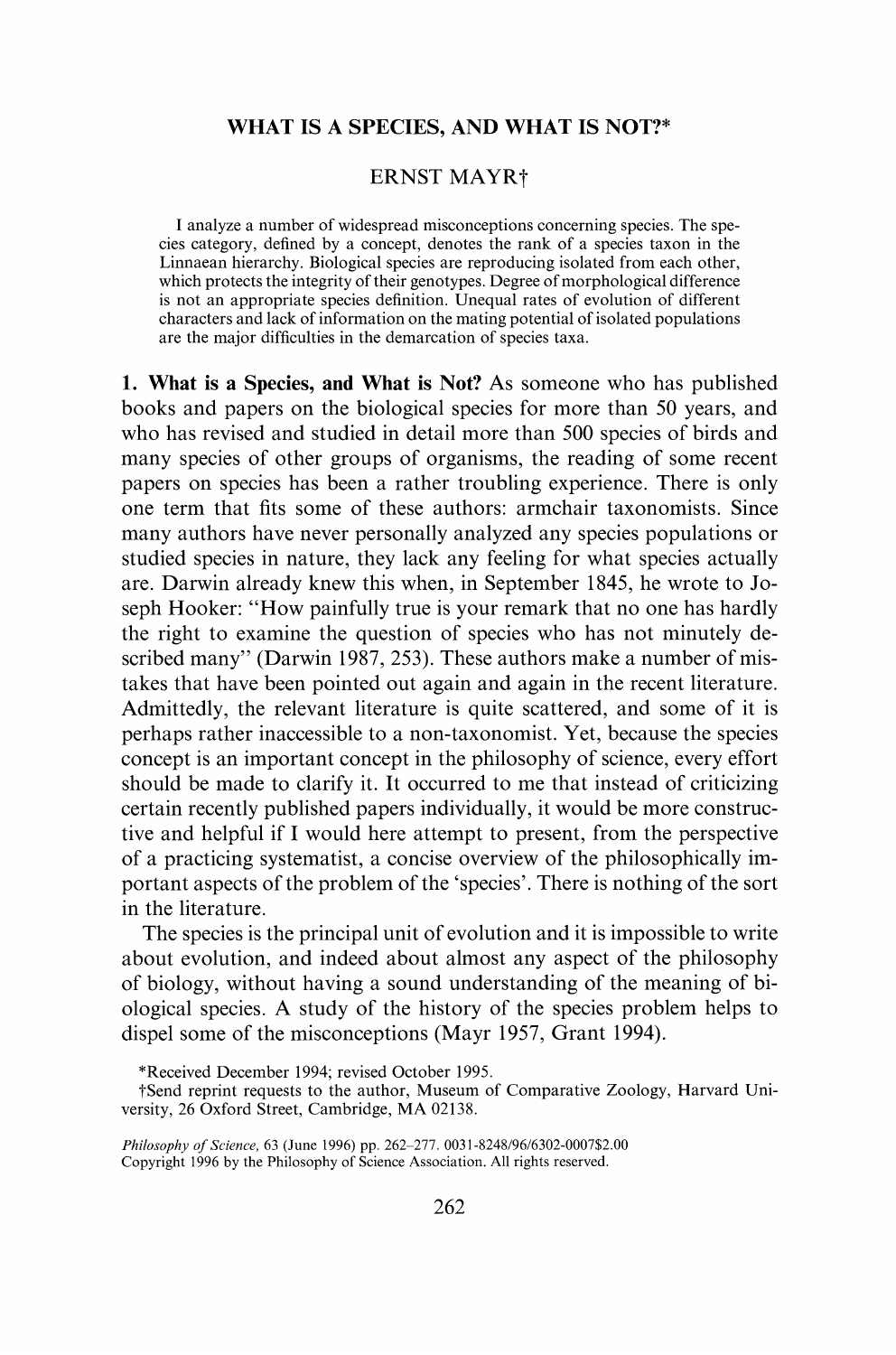**2. Species of Organisms Are Concrete Phenomena of Nature.** Some recent authors have dealt with the concept of species as if it were merely an arbitrary, man-made concept, like the concepts of reduction, demarcation, cause, derivation, prediction, progress, each of which may have almost as many definitions as there are authors who have written about them. However, the concept biological species is not like such concepts. The term 'species' refers to a concrete phenomenon of nature and this fact severely constrains the number and kinds of possible definitions. The word 'species' is, like the words 'planet' or 'moon', a technical term for a concrete phenomenon. One cannot propose a new definition of a planet as "a satellite of a sun that has its own satellite," because this would exclude Venus, and some other planets without moons. A definition of any class of objects must be applicable to any member of this class and exclude reference to attributes not characteristic of this class. This is why any definition of the term 'species' must be based on a careful study of the phenomenon of nature to which this term is applied. Alas, this necessity is not appreciated by all too many of those who have recently discussed the species problem after a mere analysis of the literature.

The conclusion that there are concrete describable objects in nature which deserve to be called "species" is not unanimously accepted. There has been a widespread view that species are only arbitrary artifacts of the human mind, as some nominalists, in particular, have claimed. Their arguments were criticized by Mayr (1949a, 371).

**3. Why Are There Species of Organisms?** Why is the total genetic variability of nature organized in the form of discrete packages, called species? Why are there species in nature? What is their significance? The Darwinian always asks why questions because he knows that everything in living nature is the product of evolution and must have had some selective significance in order to have evolved.' He therefore asks: What selection forces in nature favor the origin and maintenance of species? The answer to this question becomes evident when one makes a certain thought experiment.

"It is quite possible to think of a world in which species do not exist but are replaced by a single reproductive community of individuals, each one different from every other one, and each one capable of reproducing with those other individuals that are most similar to it. Each individual would then be the center of a concentric series of circles of genetically more and more unlike individuals. What would be the consequence of the continuous uninterrupted gene flow through such a large system? In each generation certain individuals would have a selective advantage because

<sup>&#</sup>x27;1 am not aware of a single major feature of living nature of which this claim could be refuted.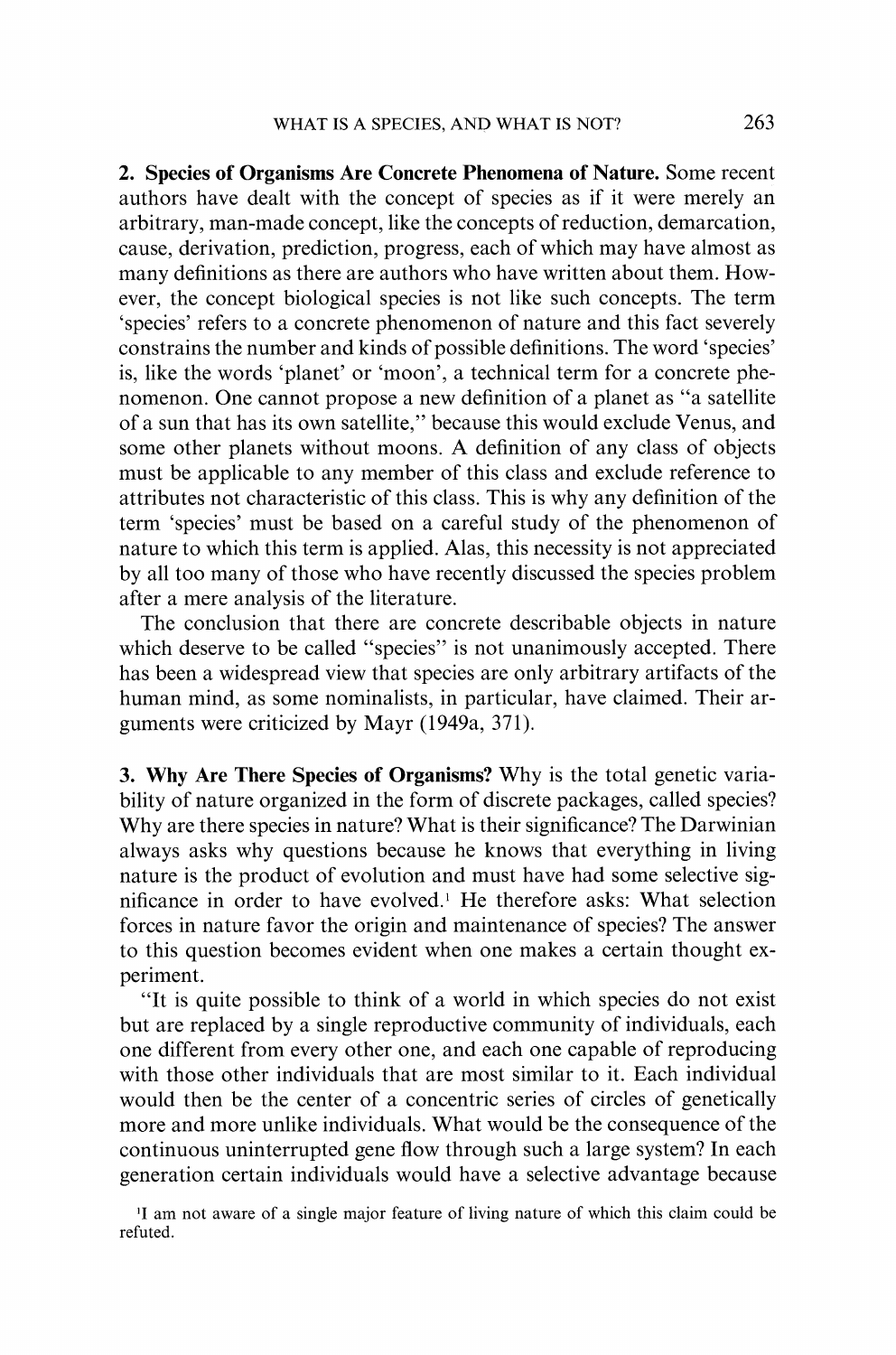they have a gene complex that is specially adapted to a particular ecological situation. However, most of these favorable combinations would be broken up by pairing with individuals with a gene complex adapted to a slightly different environment. In such a system there is no defense against the destruction of superior gene combinations except the abandonment of sexual reproduction. It is obvious that any system that prevents such unrestricted outcrossing is superior"<sup>2</sup> (Mayr 1949b, 282). The biological species is such a system.

The biological meaning of species is thus quite apparent: "The segregation of the total genetic variability of nature into discrete packages, so called species, which are separated from each other by reproductive barriers, prevents the production of too great a number of disharmonious incompatible gene combinations. This is the basic biological meaning of species and this is the reason why there are discontinuities between sympatric species. We do know that genotypes are extremely complex epigenetic systems. There are severe limits to the amount of genetic variability that can be accommodated in a single gene pool without producing too many incompatible gene combinations" (Mayr 1969, 316). The validity of this argument is substantiated by the fact that hybrids between species, particularly in animals, are almost always of inferior viability and more extreme hybrids are usually even sterile. "Almost always" means that there are species interpreted to be the result of hybridization, particularly among plants, but except for the special case of allopolyploidy, such cases are rare.

Among the attributes members of a species share, the only ones that are of crucial significance for the species definition are those which serve the biological purpose of the species, that is, the protection of a harmonious gene pool. These attributes were named by Dobzhansky (1935) *isolating mechanisms.* It is immaterial whether or not the term isolating mechanism was well chosen, nor is it important whether one places the stress on the prevention of interbreeding with non-conspecific individuals or the facilitation ("recognition") of breeding with conspecific individuals. The concept I have just developed is articulated in the so-called biological species definition: *"Species are groups of interbreeding natural populations that are reproductively isolated from other such groups."* The isolating mechanism by which reproductive isolation is effected are properties of individuals. Geographic isolation therefore does not qualify as an isolating mechanism.

*Reproductive Isolation.* The Biological Species definition includes the statement that the populations of one species are "reproductively isolated"

2By "superior" I meant, would be rewarded by leaving a greater number of viable descendants.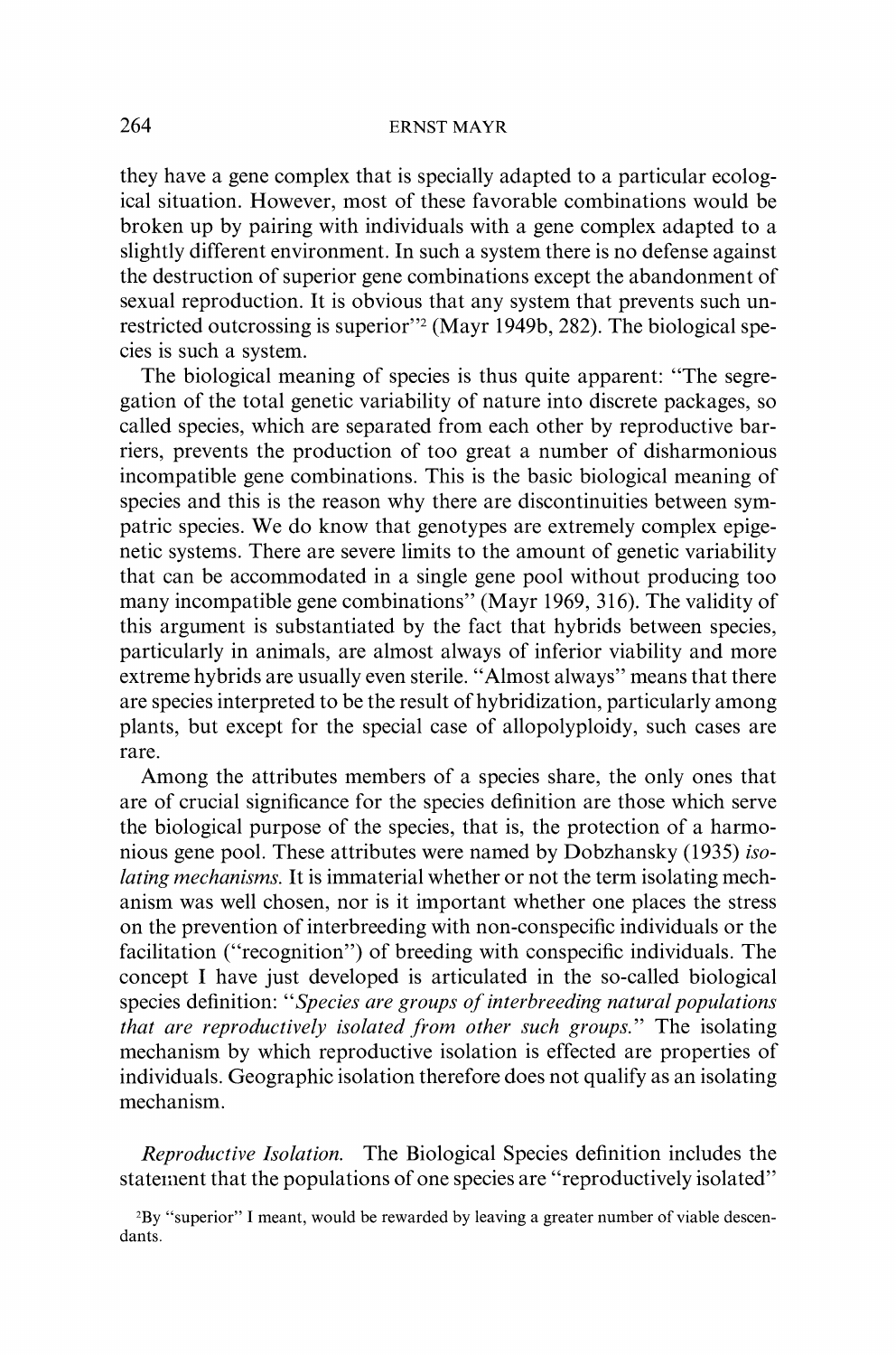from the populations of all other species. Typologically conceived, this would mean that no individual of species A would ever hybridize with any individual of species B. Botanists soon pointed out that this did not correctly describe many situations in nature. They discovered case after case of occasional (sometimes even rather frequent) hybridization between seemingly "good" sympatric species. Anderson (1949) went so far as to claim that this was the normal situation with closely related sympatric species and that through such "introgressive hybridization," as he called it, either species would be enriched by genes from other species. Other authors minimized the frequency of such hybridization and considered parallel variation in sympatric species as the residues of ancestral polymorphisms. Recent molecular analysis has, however, confirmed the frequency of clandestine introgression. However, if the two species continue their essential integrity, they will be treated as species, in spite of the slight inefficiency of their isolating mechanisms.

There is at least one case among oaks (*Quercus*) and one among birches (Betula) where such introgression has apparently been going on for millions of years without leading to a fusion of the parental species. Similar cases apparently occur also in animals. After the destruction of much of the southern periphery of the habitat of the gray wolf, the area was invaded by coyotes and, owing to the fertility of the hybrids, the crossing of male wolves with female coyotes led to en introgression of alien genes into both wolf and coyote populations. The same was shown by Templeton and associates (1989, 12) for the sympatric Hawaiian species  $Dro$ sophila silvestris and D. heteroneura. The fact that the mitochondria are inherited only through the females greatly facilitates the discovery of such cases of hybridization.

It is thus well established that a leakage of genes occurs among many good "reproductively isolated" species. This induced me to revise the definition of isolating mechanisms to "biological properties of individuals which prevent the interbreeding [fusion] of populations" (1970, 56). Thus, isolating mechanisms do not always prevent the occasional interbreeding of non-conspecific individuals, but they nevertheless prevent the complete fusion of such species populations. Clandestine hybridization is apparently far more common among plants than among higher animals.

Among the invalid objections to the biological species concept is the claim that it would work only if the acquisition of the isolating mechanisms was a teleological process (Paterson 1985). However, Darwin already knew that reproductive isolation between species is not acquired by teleological ad hoc selection but simply as a byproduct of the process of divergence. H. J. Muller and E. Mayr have further emphasized this point in their writings and Mayr in particular has demonstrated that indeed behavioral isolating mechanisms can be acquired through a change of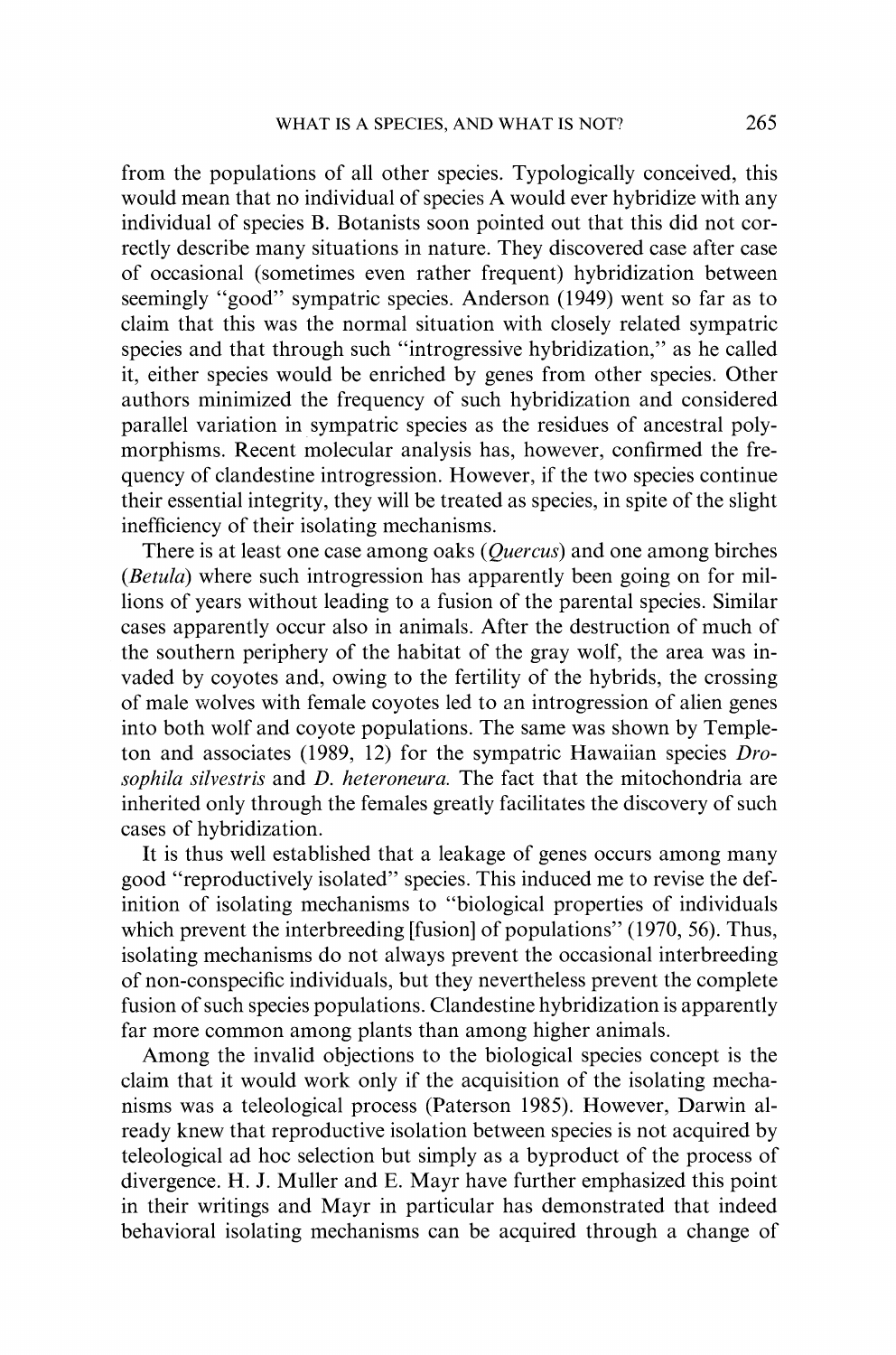function of factors favoring sexual selection. Paterson's arguments do not in the least weaken the validity of the BSC (Mayr 1988b, Coyne et al. 1987). The contingent nature of the acquisition of isolating mechanisms is documented by their great diversity. It would seem to be merely a matter of chance what kind of device is made use of by a given incipient species to protect itself against outcrossing. It includes not only purely genetic mechanisms such as sterility factors, but the use of ecological and life history factors and (in animals) a number of behavioral devices.

The evolutionist always stresses the genetic uniqueness of every individual of a sexually reproducing population. However, the members of any species also have in common many species-specific properties. This includes, in particular, the isolating mechanisms but also many adaptations, for instance, for niche utilization, as well as certain contingent, species specific properties. If one knew the genetic basis of all the species specific characters, one might be able to give a genetic characterization of a species taxon.

The BSC is based on the recognition of properties of populations. It depends on the fact of non-interbreeding with other populations. For this reason the concept is not applicable to organisms which do not form sexual populations. The supporters of the BSC therefore agree with their critics that the BSC does not apply to asexual (uniparental) organisms. Their genotype does not require any protection because it is not threatened by destruction through outcrossing. There are a number of suggestions of how species taxa in asexual organisms can be delimited and defined, but this is outside the present discussion. However, I find that any endeavor to propose a species definition that is equally applicable to both sexually reproducing and asexual populations misses the basic characteristics of the biological species definition (the protection of harmonious gene pools).

It is important to emphasize that in the study of biological species one deals with biological populations. Some non-biologists, including some philosophers, seem to have difficulties appreciating how different biological populations are from classes of inanimate objects (Kitcher 1989, 189- 194). Only a small fraction of any biological population reproduces, because not every individual in a population survives up to reproductive age and reproduces successfully. This is true on the average for only two of the total number of offspring of a parental pair in a sexually reproducing species. A mentally retarded individual may have no opportunity to reproduce but he is still a member of his population. In most marine organisms, with their high number of larvae, successful survival and reproduction is to a large extent a matter of chance, but most of the zygotes have, at the moment of their formation, an equal probability of success. Kitcher describes six situations which to him seem to cause difficulty for the concept of population as presented by me. I believe that his objections can be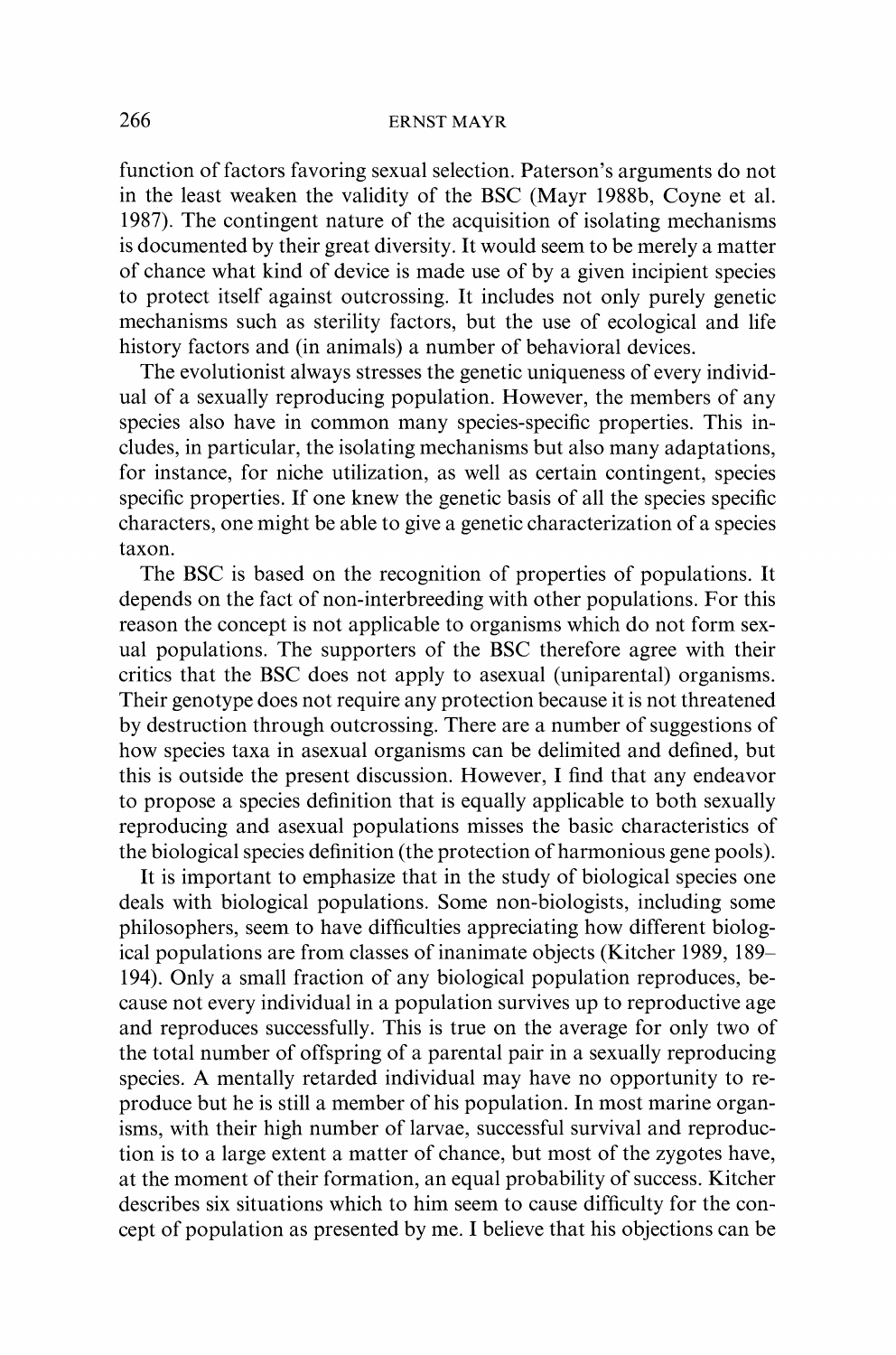answered, although it would take me too far afield to do so here. The simplest solution in most cases is to say that whatever is the product of the same gene pool belongs to the same population, together with any new immigrants.

**4. The Two Meanings of the Term Species.** What the scientist actually encounters in nature are populations of organisms. There is a considerable range in the size of populations, ranging from the local deme to the species taxon. The local deme is the community of potentially interbreeding individuals at a locality (see also Mayr 1963, 136), and the species taxon has been referred to by Dobzhansky as the "largest Mendelian population." The task of the biologist is to assign these populations to species. This requires two operations: (1) to develop a concept of what a species is, resulting in the definition of the species category in the Linnaean hierarchy, and (2) to apply this concept when combining populations into species taxa.

A number of recent writers on the species problem have failed to appreciate that the word 'species' is applied to these two quite different entities in nature, species taxa and the concept of the category species. As a result, their so-called species definition is nothing but a recipe for the demarcation of species taxa. This is, for instance, true for most of the recent so-called phylogenetic species definitions. It is also largely true for Templeton's (1989, 1994) cohesion species concept. A paper often quoted as a decisive refutation of the BSC (Sokal and Crovello 1970) is perhaps an extreme example of the confusion resulting from the failure to discriminate between the species as category (concept) and as taxon.

- (1) The species taxon. The word taxon refers to a concrete zoological or botanical object consisting of a classifiable population (or group of populations) of organisms. The house sparrow (Passer domesticus) and the potato (Solanum tuberosum) are species taxa. Species taxa are particulars, "individuals," biopopulations. Being particulars, they can be described and delimited against other species taxa.
- (2) The species category. Here the word 'species' indicates the rank in the Linnaean hierarchy. The species category is the class that contains all taxa of species rank. It articulates the concept of the biological species and is defined by the species definition. The principal use of the species definition is to facilitate a decision on the ranking of species level populations, that is, to answer the question about an isolated population: "Is it a full species or a subspecies?" The answer to this question has to be based on inference (the criteria on the basis of which such a decision is made are listed in the technical taxonomical literature, e.g., in Mayr and Ashlock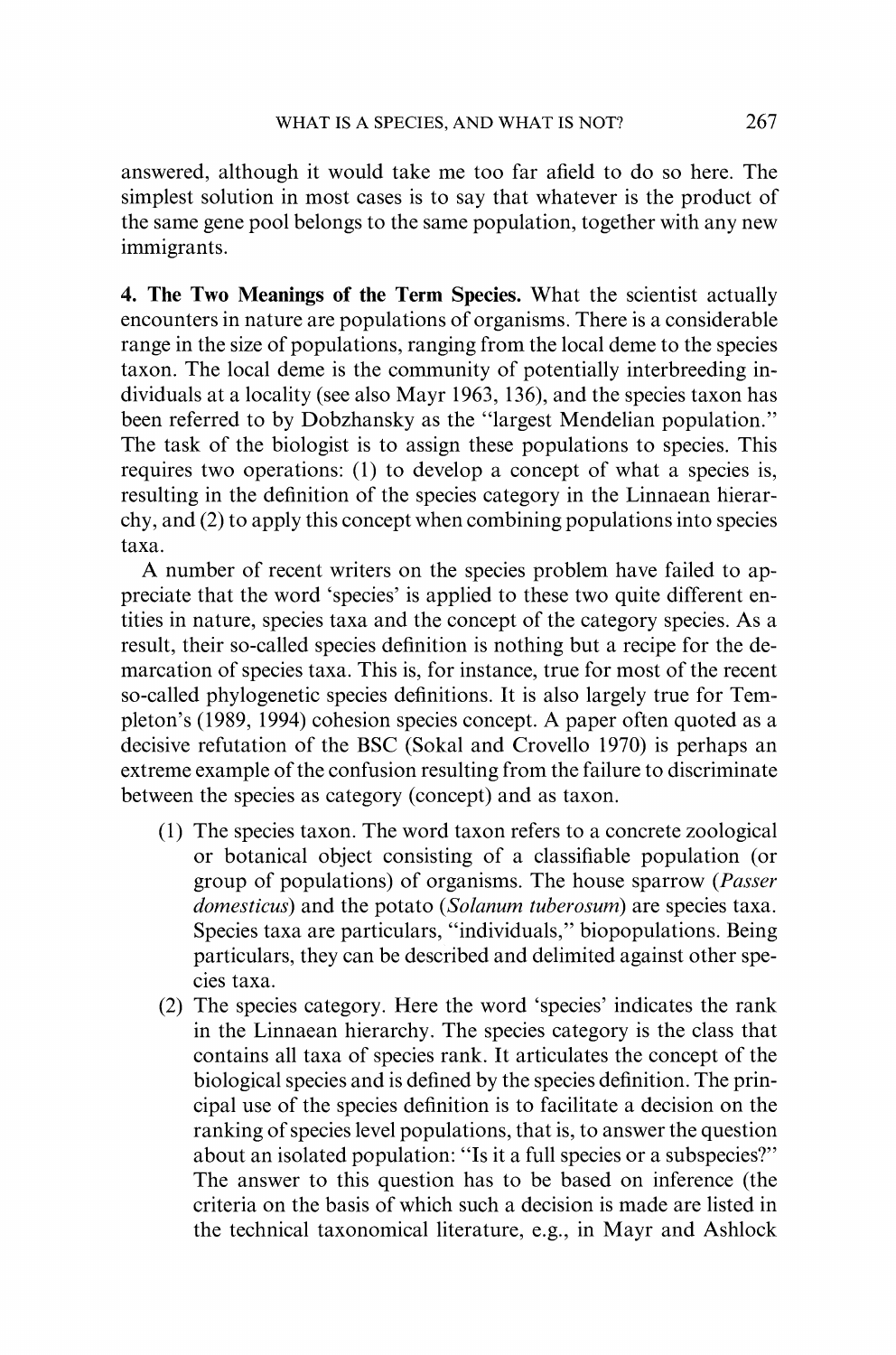1991,  $100-105$ ). A complication is produced by the fact that in the Linnaean hierarchy asexual "species" are also ranked in the species category, even though they do not represent the BSC.

The literature traditionally has referred to the "species problem." However, it is now quite clear that there are two different sets of species problems, one being the problem of how to define the species (what species concept to adopt), and the other being how to apply this concept in the demarcation of species taxa. It is necessary to discuss these two sets of problems separately.

Let me begin with a discussion of the meaning and history of the term 'biological species'.

**5. Typological Species Versus Biological Species.** The biological species concept developed in the second half of the 19th century. Up to that time, from Plato and Aristotle until Linnaeus and early 19th century authors, one simply recognized "species," eide (Plato), or kinds (Mill). Since neither the taxonomists nor the philosophers made a strict distinction between inanimate things and biological species, the species definitions they gave were rather variable and not very specific. The word 'species' conveyed *the idea of a class of objects, members of which shared certain defining properties.* Its definition distinguished a species from all others. Such a class is constant, it does not change in time, all deviations from the definition of the class are merely "accidents," that is, imperfect manifestations of the essence (eidos). Mill in 1843 introduced the word 'kind' for species  $($ and John Venn introduced 'natural kind' in 1866) and philosophers have since used the term natural kind occasionally for species (as defined above), particularly after B. Russell and Quine had adopted it. However, if one reads a history of the term 'natural kind' (Hacking 1991) one has the impression that no two authors understood quite the same thing by this term, nor did they clearly discriminate between a term for classes of inanimate objects and biological populations of organisms. There is some discussion among philosophers whether there are several types of natural kinds, but I will refrain from entering that discussion. The traditional species concept going back to Plato's eidos is often referred to as the typological species concept.

The current use of the term species for inanimate objects like nuclear species or species of minerals reflects this classical concept. Up to the 19th century this was the most practical species concept also in biology. The naturalists were busy making an inventory of species in nature and the method they used for the discrimination of species was the identification procedure of downward classilication (Mayr 1982. 1992a). Species were recognized by their differences, they were kinds, they were types. This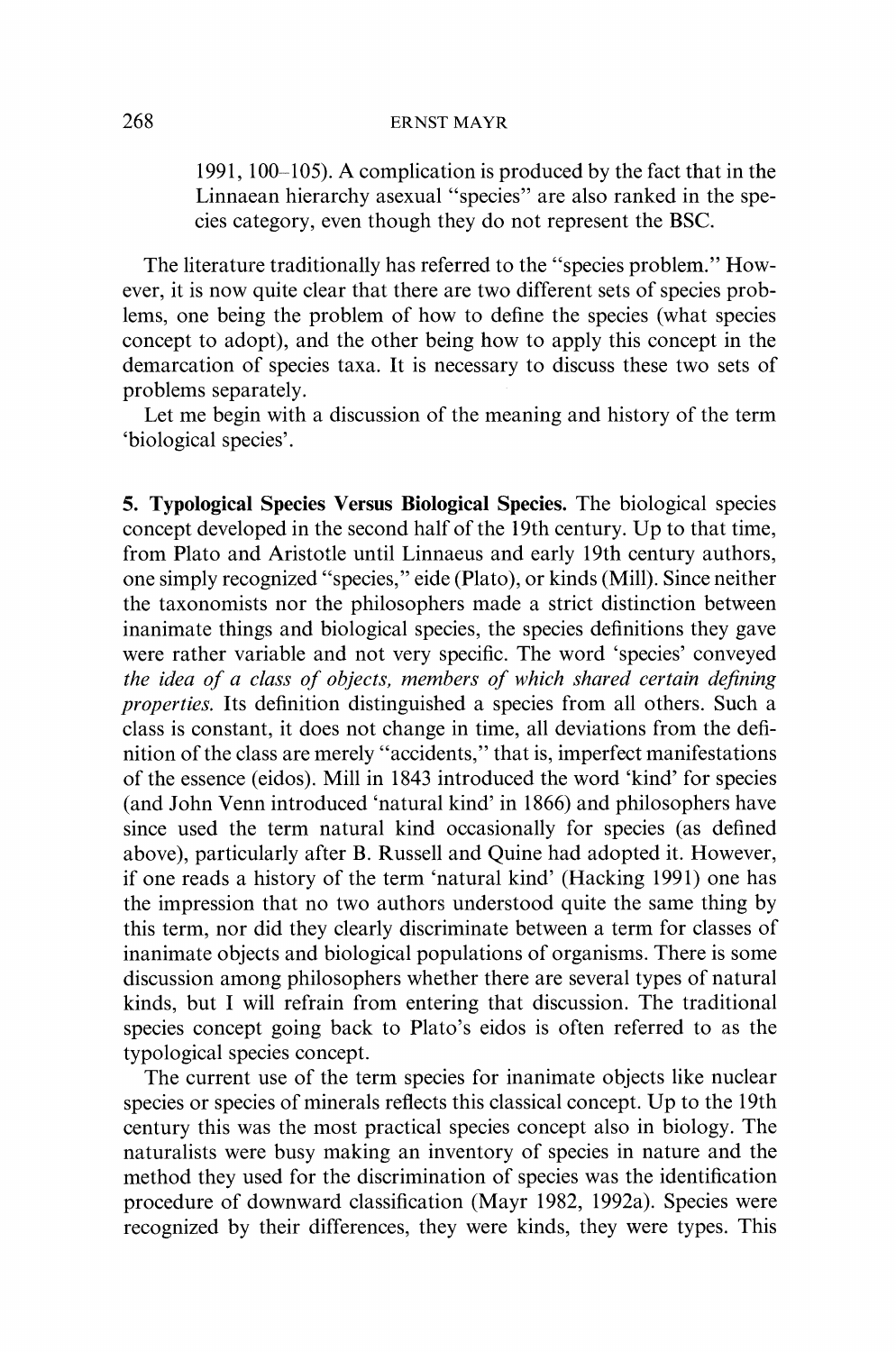concept was usually referred to as the morphological or typological species concept.

Even though this was virtually the universal concept of species, there were a number of prophetic spirits who, in their writings, foreshadowed a different species concept, later designated as the *biological species concept*  (BSC). The first among these was perhaps Buffon (Sloan 1987), but a careful search through the natural history literature would probably yield quite a few similar statements. Darwin unquestionably had adopted a biological species concept in the 1830s in his Transmutation Notebooks, even though later he largely gave it up (Kottler 1978, Mayr 1992b). Throughout the 19th century, quite a few authors proposed a species definition that was an approach to the BSC (Mayr 1957).

Late in the 19th century and in the first quarter of the 20th century, taxonomists like K. Jordan, E. Poulton, L. Plate, and E. Stresemann were among those who most clearly articulated the biological species concept, as will be shown below.

As long as the inventory taking of kinds of organisms was the primary concern of the students of species, the typological species concept was a reasonably satisfactory concept. But when species were studied more carefully, all sorts of properties were discovered that did not fit with a species concept that was strictly based on morphology. This was particularly true for behavioral and ecological properties. Most damaging was the discovery of the unreliability of morphological characters for the recognition of biological species.

Morphological difference had traditionally been the decisive criterion of species. Population A (e.g., continental North American savannah sparrows) was determined to be a different species from population B (e.g., savannah sparrows from Sable Island, Nova Scotia), if it was deemed to be sufficiently different from it by morphological characters. This definition was very useful in various clerical operations of the taxonomist such as in the cataloguing of species taxa and their arrangement in keys and in collections. However, for two reasons it was inadequate if not misleading for a study of species in nature. The first one is that, as is now realized, there are many good biological species that do not differ at all morphologically or only very slightly. Such cryptic species have been designated *sibling species.* They occur at lesser or greater frequency in almost all groups of organisms (Mayr 1948). They are apparently particularly common among protozoans. Sonneborn (1975) eventually recognized 14 sibling species under what he had originally considered a single species, *Paramecium aurelia.* Many sibling species are genetically as different from each other as morphologically highly distinct species. A second reason why a morphological species concept proved unsatisfactory is that there are often numerous different morphological types within a biological spe-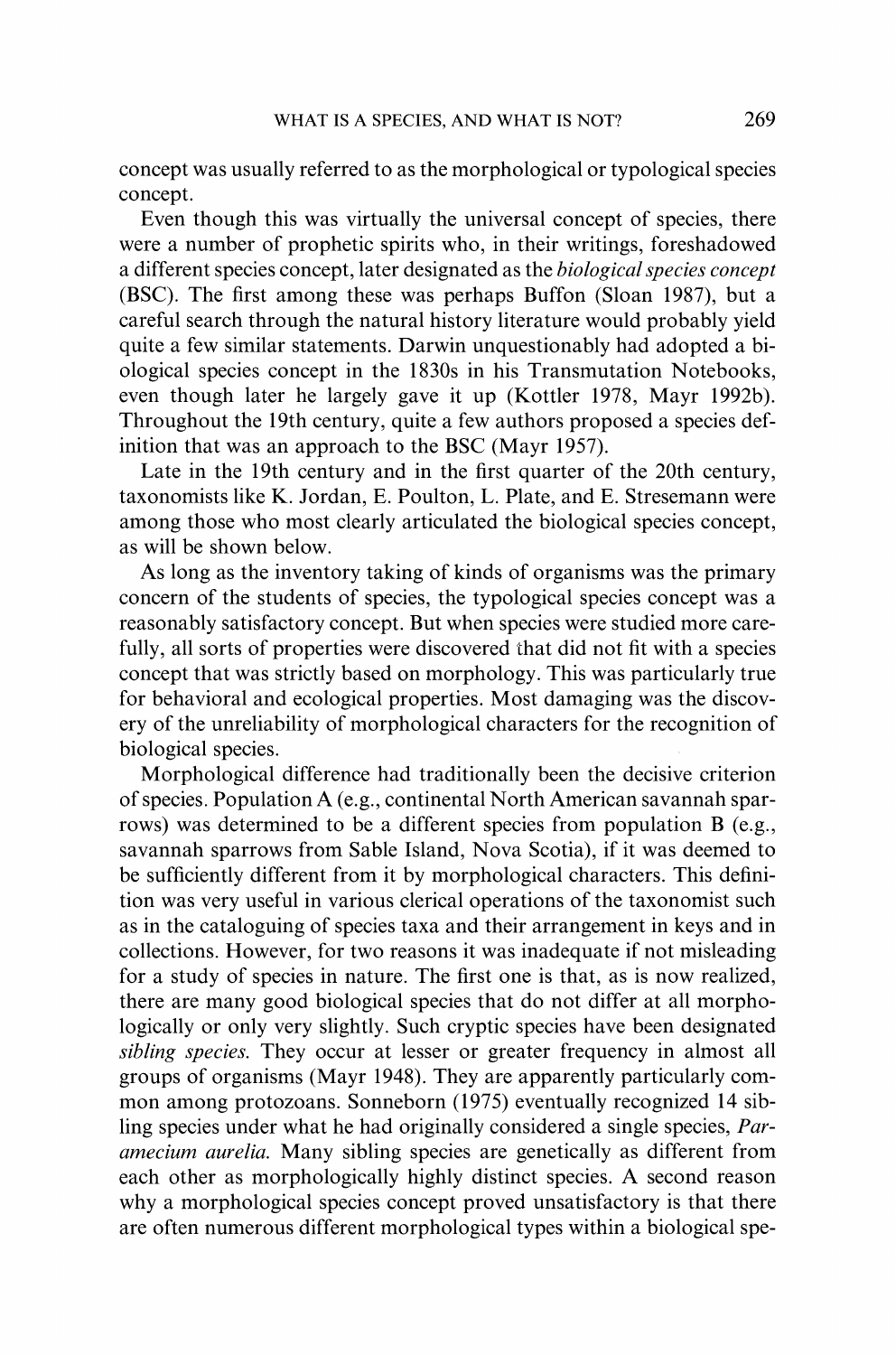cies, either due to individual genetic variation or due to different life history categories (males, females, immatures) which are morphologically far more different from each other than are the corresponding morphological types in different species.

The morphological difference between two species fails to shed any light on the true biological significance of species, the Darwinian why question. So-called "morphological species definitions" are in principle merely operational instructions for the demarcation of species taxa. The realization of these deficiencies of the typological species concept led, in due time, to its almost complete replacement among zoologists by the so-called biological species concept (BSC).

Many of the authors who profess to adhere to the morphological species concept do not seem to realize that unconsciously they base their decisions ultimately on the reproductive community principle of the BSC. They combine drastically different phenotypes into a single species because they have observed that they were produced by the same gene pool. This was already done by Linnaeus when he synonymized the names he had given to the female mallard and the immature goshawk.

### **6. Insufficient or Erroneous Species Criteria.**

*6.1 Characterized by its Evolutionary Potential.* Some 50 years ago the fact that species are not constant but the product of evolution and still potentially continuing to evolve was included by several authors in the species definition. For instance, in 1945 A. E. Emerson defined the biological species as follows: "a species is an evolved or evolving genetically distinctive, reproductively isolated, natural population." Indeed, nothing distinguishes a biological species better from a natural kind than its capacity to evolve. Yet, this is not a sufficient criterion. Everything else in living nature also has the capacity to evolve. Every population, every structure and organ is the product of evolution and continues to evolve, genera and higher taxa evolve, and so do faunas and floras. Most of all, the capacity for evolving is not the crucial biological criterion of a species, which is the protection of its gene pool. It is for this reason that I and most adherents of the biological species concept omit "evolving" from the species definition. Those authors who still emphasize the evolutionary aspect of the species have never made it clear what the real significance of species is.

The paleontologist Simpson attempted to make evolution the basis of a species concept: "An evolutionary species is a lineage (an ancestraldescendant sequence of populations) evolving separately from others and with its own unitary evolutionary role and tendencies" (1961, 153). He replaced the clear-cut criterion (reproductive isolation) of the biological species concept with such undefined vague terms as "maintains its iden-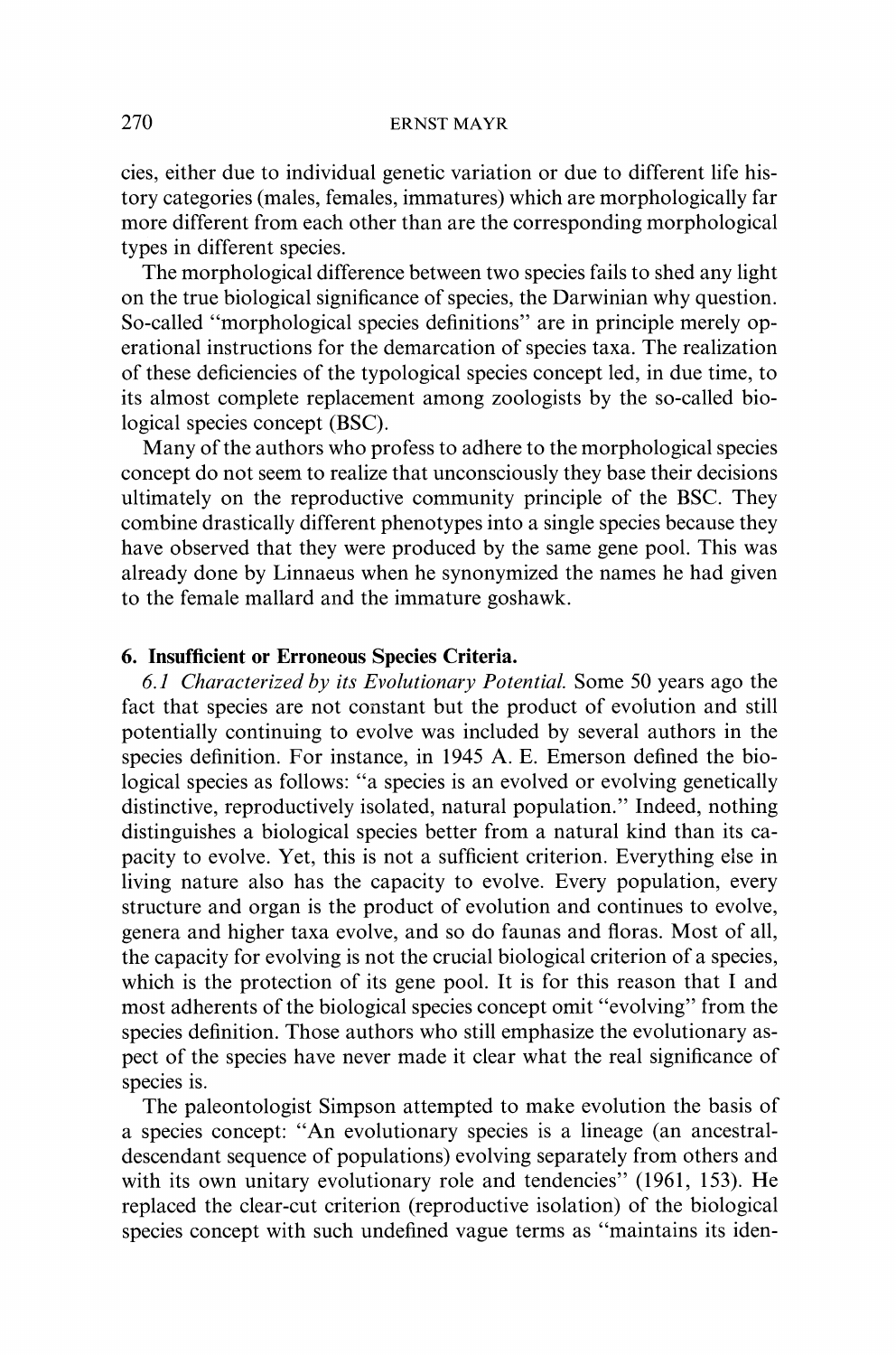tity" (does this include geographical barriers?), "evolutionary tendencies" (what are they and how can they be determined?), and "historical fate." What population in nature can ever be classified by its "historical fate" when this is entirely in the future?

Furthermore, as I pointed out previously (Mayr 1988a, 323-324), this concept encounters three additional major difficulties: (1) it is applicable only to monotypic species and every geographical isolate would, by implication, have to be treated as a different species; (2) there are no empirical criteria by which either evolutionary tendency or historical fate can be observed in a given fossil sample (Simpson  $1961$ ,  $154-160$ ); and (3) the definition does not help in the lower or upper demarcation of chronospecies, even though the main reason why the evolutionary species concept was apparently introduced, was in order to deal with the time dimension, which is not considered in the non-dimensional biological species concept. Indeed, Simpson's definition is essentially an operational recipe for the demarcation of fossil species.

*6.2 Other Unsatisfactory Species Concepts.* The so-called phylogenetic species concept (Wheeler, 1996) is actually nothing more than the revival of a purely morphological species concept (Mayr 1996). The so-called ecological species concept, based on the niche occupation of a species, is for two reasons not workable. In almost all more widespread species there are local populations which differ in their niche occupation. An ecological species definition would require that these populations be called different species even though, on the basis of all other criteria, it is obvious that they are not. More fatal for the ecological species concept are the trophic species of cichlids (A. Meyer 1990) which differentiate within a single set of offspring from the same parents. Finally, there are the numerous cases (but none exhaustively analyzed) where two sympatric species seem to occupy the same niche, in conflict with Cause's rule. All this evidence shows not only how many difficulties an ecological species concept faces but also how unable it is to answer the Darwinian why? question for the existence of species.

Perhaps Templeton's (1989, 1994) cohesion species concept should be mentioned here. It attempts to combine the best components of several other species concepts but fails to escape the resulting conflicts. It emphasizes the presence of gene flow, but fails to distinguish between the internal (isolating mechanisms) and external (geographic isolation) barriers to gene flow; it stresses cohesion through gene flow, but claims also to be "applicable to taxa reproducing asexually," which have no gene flow. It attempts to characterize an evolutionary lineage, but does not indicate how to delimit such an open ended lineage at either end; and he does not state how to deal with the geographic variation of demographic-ecological attributes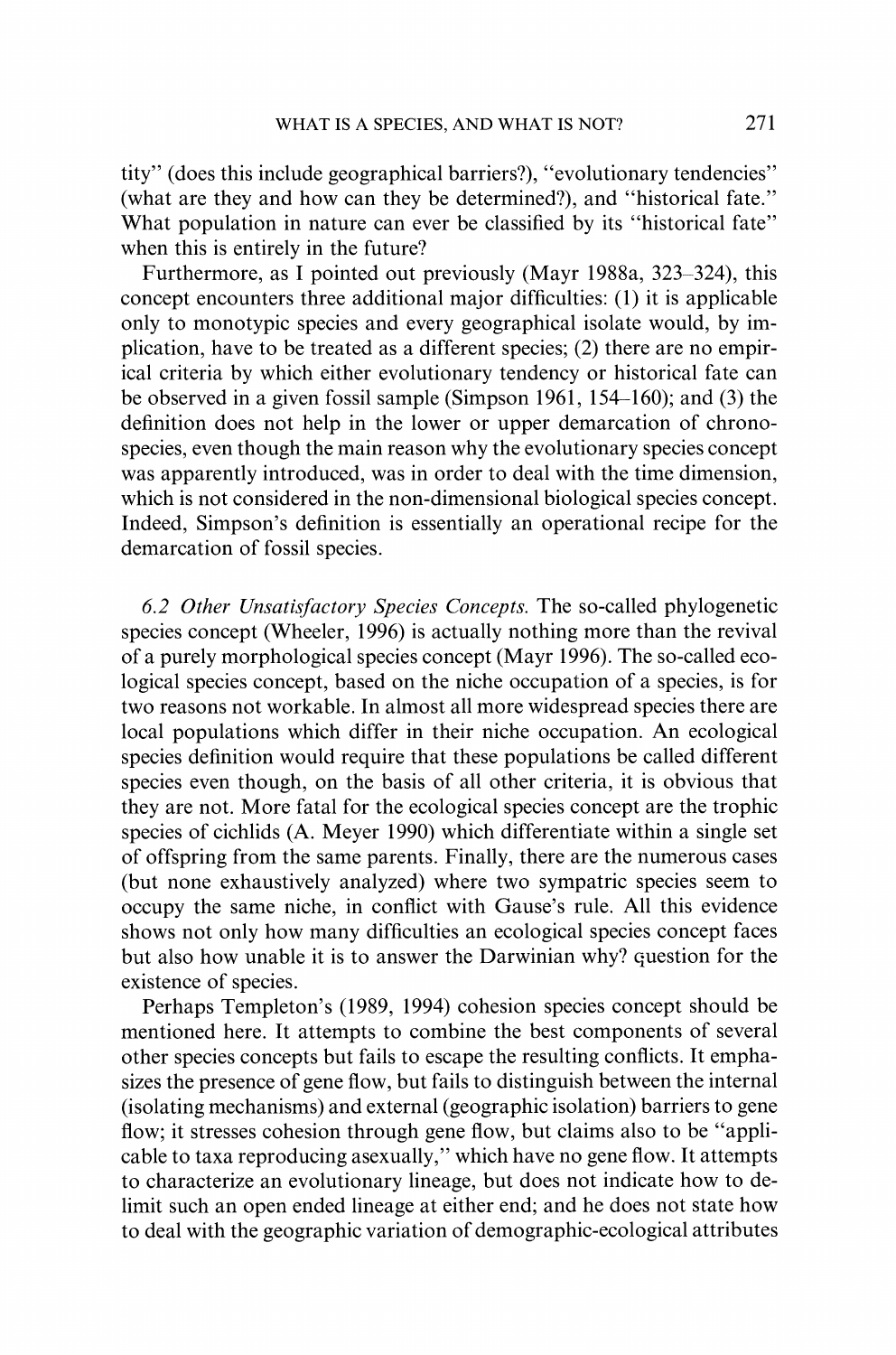in widespread polytypic species. I do not see any advantages of this concept over the BSC.

*6.3 Two Origins of Species.* Normally one calls a population a species when it has acquired isolating mechanisms, protecting its gene pool against its parental or a sister species. In other words, such a species is the product of the process of multiplication of species. However, the paleontologist encounters also cases where a phyletic lineage changes over time to such a degree that sooner or later it is considered to be a different species. The occurrence of the origin of such phyletic species is usually ignored when non-paleontologists speak of speciation. Phyletic evolution does not produce an additional entity, it merely modifies an existing one. Nevertheless, the changes are sometimes sufficiently pronounced so that the paleontologist gives a new species name to the modified phyletic lineage. Gingerich (1979), in particular, has called attention to the relative frequency of such cases. Such new species differ usually only in size and proportions, but not in the acquisition of any notable innovations. Such phyletic speciation must be mentioned because it is what a paleontologist usually seems to have in mind when he speaks of speciation. It is for such species that Simpson proposed the evolutionary species definition. It has been impossible so far to discover any criteria by which a phyletic species can be demarcated against ancestral and descendent "species." It is for this reason that Hennig (1966) rejects the recognition of new species without branching.

In his discussion of the origin of species, Hennig (1966) only considers the case of a phyletic lineage splitting by dichopatric speciation into two daughter species. He considers both daughter species as new species. He ignores the more frequent case where by budding from a phyletic lineage a new daughter species originates through peripatric speciation. By his definition, Hennig is forced to call the phyletic lineage after the budding point a new species, even though it has not changed at all. Hennig's species definition results also in difficulties when a phyletic lineage gradually changes into a new species, even though there has been no splitting of the lineage nor any budding. Hennig is forced to ignore such phyletic speciation no matter how conclusive the indirect (morphological) evidence for the origin of a new species may be. On the whole, whenever a biologist speaks of species, he has in mind the product of the process of multiplication of species, not the product of phyletic evolution.

*6.4 Multidimensional Species Taxa.* Species taxa ordinarily have an extension in space (geography) and in time. They are composed of local or temporally circumscribed populations which differ slightly from each other. Such populations, when they are considered to be conspecific, are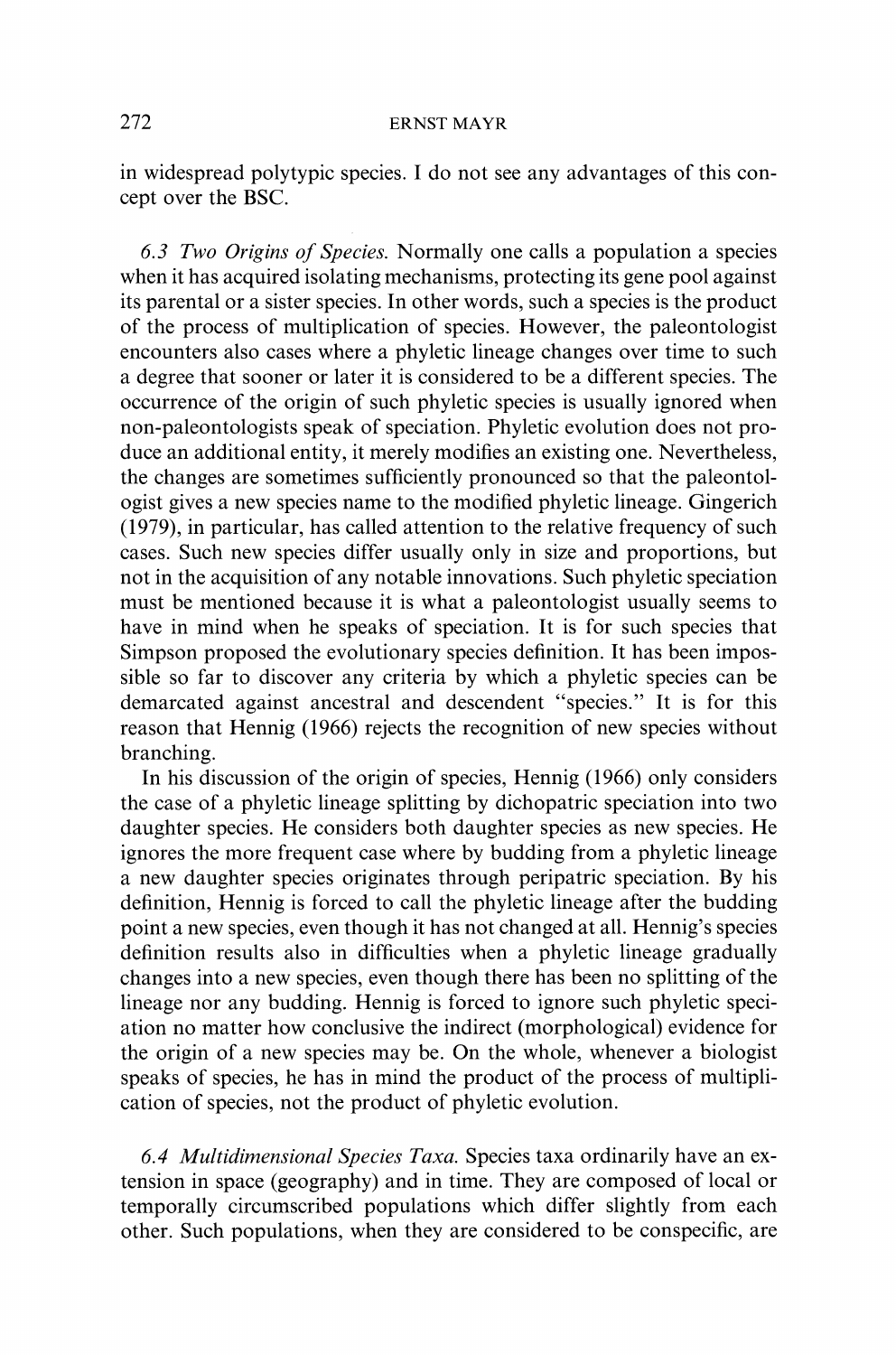combined into a *polytypic* species. The major species problem in species level taxonomy is to decide which local populations to combine into polytypic species. Since this decision is based on inference, it is always somewhat uncertain. The paleontologist encounters in the time dimension the same problem which the student of the geographic variation of species encounters in the spatial dimension. During the period when the typological species concept was dominant, almost any isolated population that differed by a morphological character was called a different species. Since the rise of the biological species concept, the question is always asked whether or not such a population would interbreed with other populations differing in space or time if they would meet in nature.

The widespread use of polytypic species has several advantages for information conveyance as pointed out by Mayr and Ashlock (1991, 41). Conspecific populations that differ from each other morphologically are called subspecies. If such subspecies are part of a series of contiguous populations, they are a purely taxonomic device. However, they are incipient species if such subspecies are geographically isolated. They may in due time acquire the needed isolating mechanisms to function as well separated species. Owing to the gradualness of the process of speciation, every incipient species at one time in its cycle goes through the subspecies stage.

**7. A Major Criticism of the Biological Species Concept.** The biological species concept is least vulnerable to criticism in the non-dimensional situation, as I have emphasized in numerous previous papers. When two populations (in reproductive condition) meet at the same place at the same time, they either interbreed because they are conspecific or they do not do so because they are different reproductive communities (different species). In that case, their isolating mechanisms keep them apart.

A geographically isolated population also has the isolating mechanisms of the species to which it belongs, but they are, so to speak, invisible, since they do not need to be activated. In some of my earlier species definitions I said of isolated populations that they might be "potentially" reproductively isolated. If in the future any contact with a different species population was going to be established, the isolating mechanism would at once spring into action, thereby documenting their existence.

Speciation, as Darwin has shown, is normally a gradual populational phenomenon. Sudden, saltational speciation, as in the case of allopolyploidy, seems to be virtually absent in most groups of sexually reproducing organisms. Owing to the gradualness of the speciation process one should find in nature populations that are on the way to becoming separate species, but have not yet quite completed the process. Such "semi-species" are indeed found. They are documented, for instance, by the so-called zones of secondary hybridization. Here two incipient species, usually ex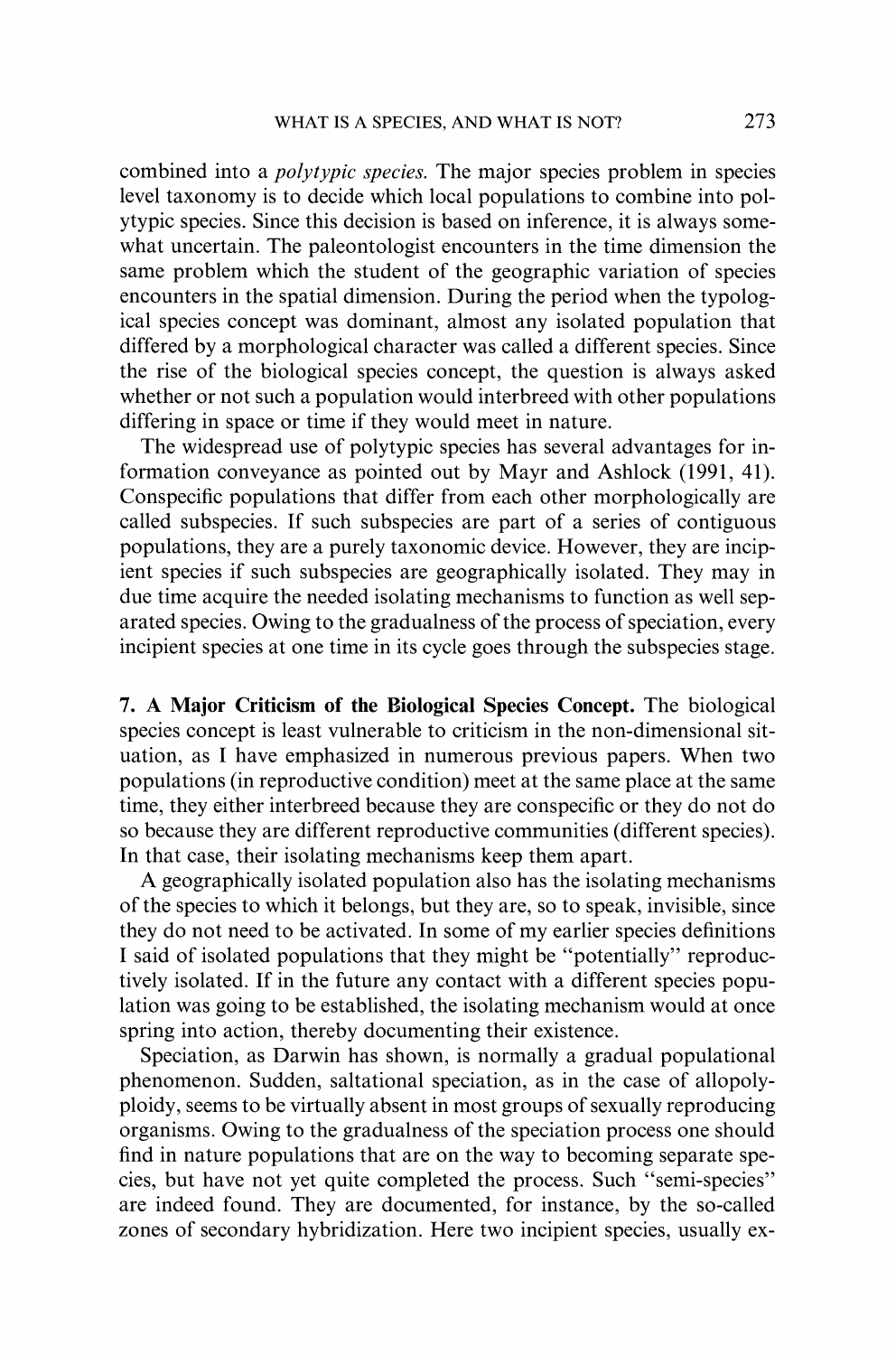panding from a Pleistocene refuge, hybridize along a more or less long contact line, but the hybrid zone stays narrow, often less than 100 km wide, even though this contact zone may have existed for 5-10,000 years. Both of the two semi-species discriminate against introgressing genes of the other semi-species, as documented by the lowered fertility of hybrid pairs. Hybridization is too indiscriminate in the contact zone to permit a selection for isolating mechanisms, as Darwin already remarked. The effects of continuing hybridization completely override the counterselection against inferior hybrids and introgressing genes so that it does not come to any parapatric speciation. Isolating mechanisms, however, can be further improved after speciation between overlapping species has been complete (Butlin 1989; Lion and Price 1994)

During a period of geographic isolation the presence of species specific isolating mechanisms can only be inferred. Curiously, there are large numbers of taxonomists who seem to be unaware how frequent the need is for inference making in scientific theorizing. The most helpful inference on the species status of isolated populations is greater morphological difference as compared to other populations that are seemingly conspecific. To be able to use degree of morphological difference in order to be able to infer species status, one must have a "yard stick," which determines which of the isolated populations already have reached species status and which others have not. Constructing such a yard stick requires a thorough knowledge of related species and subspecies and is a rather technical procedure. It is described in Mayr and Ashlock 1991, 100-105.

What must be emphasized, because this is so often misunderstood, is that this procedure is not a falling back on a morphological species concept, but simply uses the degree of morphological difference as an indication of the underlying degree of reproductive isolation. This procedure is very much the same as that described so perceptively by G.G. Simpson (1961) for identical twins: an individual is an identical twin not because he is so similar to another individual, but rather, he is so similar to it because he is its identical (monozygotic) twin. Analogously, an individual belongs to species  $X$  not because it has the same species specific characters as other individuals of species X, but it has these species specific characteristics because, like other conspecifics, it is part of the species.

Curiously, Mahner (1994) has reversed the roles of the concept of reproductive community and species-specific characters. For a Darwinian to determine the significance of a biological process one always starts with the Darwinian why question. As far as the species is concerned, the answer clearly is protection of the gene pool through establishment of a reproductive community. The next question is how, and here the answer is isolating mechanisms and other species-specific attributes. These are indicators of species status, but do not constitute the basic meaning of 'spe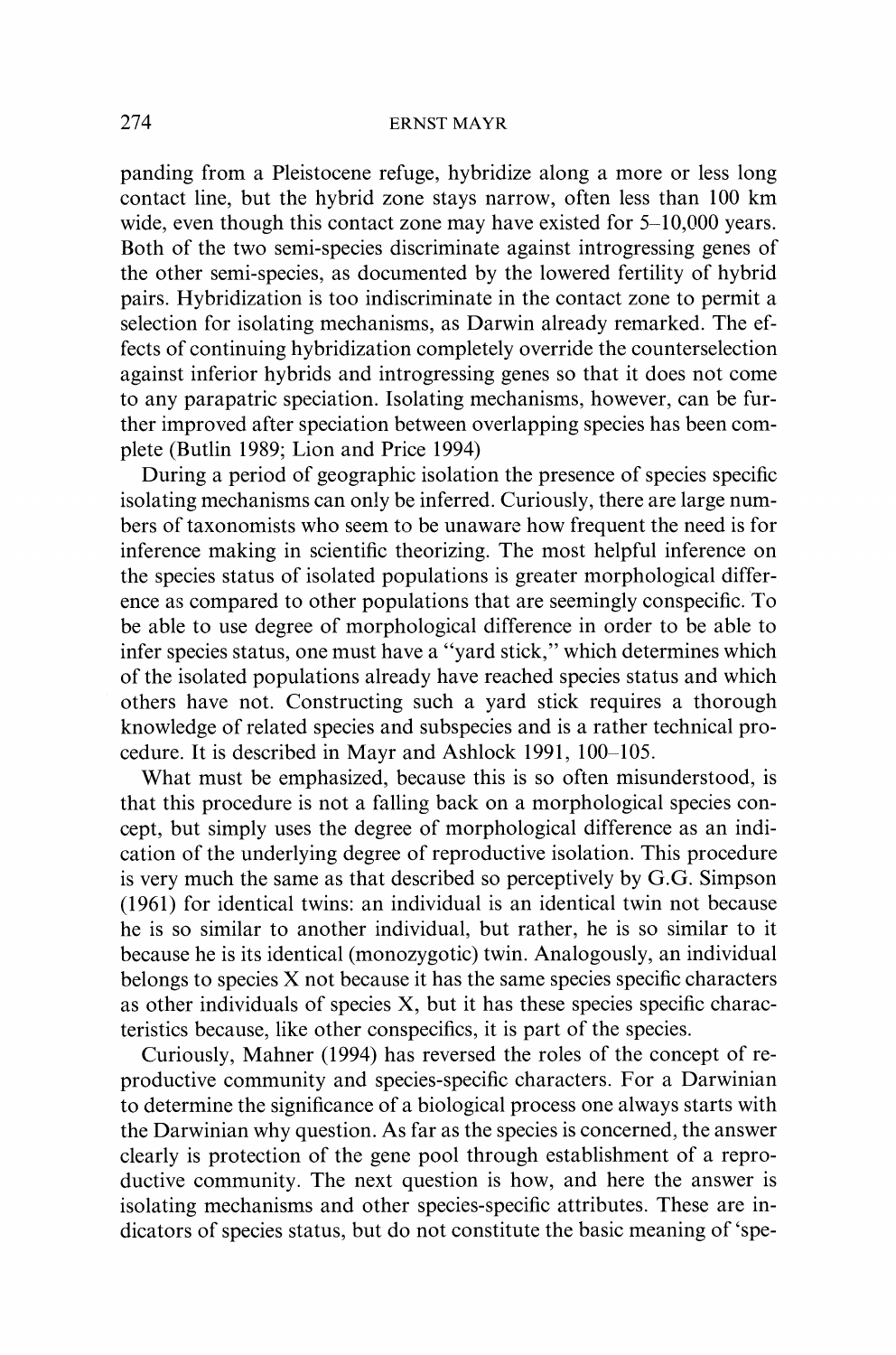cies'. I have pointed this out as the reason why isolation is the primary and recognition (the answer to the how question) the secondary aspect of the species (Mayr 1988b). When I used morphological inferences (Mayr 1992a) to determine which nominal species of plants in the township of Concord (Massachusetts) were good biological species, I did not shift to a morphological species concept, as Whittemore (1993) seemed to think.

**8. The Ontology of the Species Taxon.** A considerable clarification of the status of species taxa was achieved when it was realized by some taxonomists that species taxa are not classes but particulars or "individuals" or biopopulations, or by whatever other term you may want to characterize this difference. Much of the argument on this issue seems to be semantic, and this is not the place to deal once more with this problem. The belief that species are concrete particulars was recently rediscovered by Ghiselin and Hull, but it has actually been the view of many, if not most naturalists for more than one hundred years, as I have shown (Mayr 1988a). As early as 1866, Haeckel said "Die Art ist ein Individuum." For a detailed discussion of this conclusion, see papers by Ghiselin (1971-1972), Hull (1975), and Mayr (1987, 1988a).

One could also say that organisms that belong to sexually reproducing species have two sets of characteristics. First, those that serve as isolating mechanisms and are jointly responsible for the fact that this population of individuals constitutes a biological species, and, second, all other properties of the species. Organisms which belong to two related species usually share a large number of characteristics but this does not make them conspecific. The important thing is that they differ by a certain limited number of attributes, their *isolating mechanisms,* which prevent them from interbreeding and thus prevent the destruction of the integrity of their gene pool. To repeat, certain individuals are part of a certain species not because they have certain characteristics in common but they share these characteristics because they belong to a single reproductive community, a biological species. And this is the reason why we must rely on the biological meaning of species in articulating the BSC.

**9. Difficulties in Delimiting Species Taxa.** There are a number of evolutionary processes that make the delimitation of species taxa from each other and the determination of their rank often very difficult. The most important is so-called mosaic evolution. This means that certain characters may evolve much more rapidly than others. This results in a discord between the message provided by various characters. In particular, reproductive isolation and morphological difference often do not evolve in parallel with each other. This is why sibling species exist; they are reproductively isolated but morphologically indistinguishable. There is no simple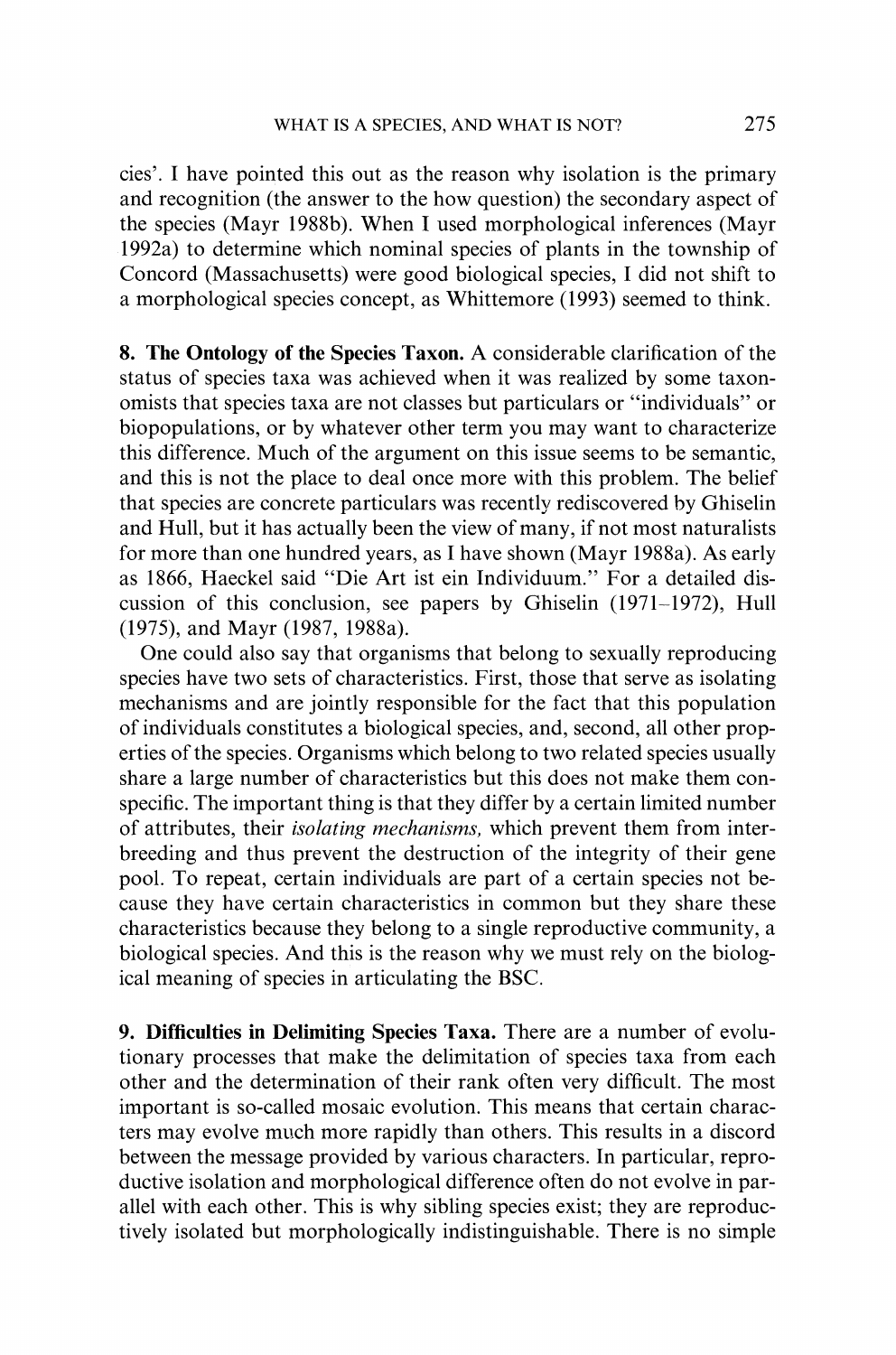recipe by which the problem posed by mosaic evolution can be solved. The decision has to be made in each case on the basis of the totality of information as well as the usefulness of the proposed classification.

What is often the basic problem is an insufficiency of needed information. This is why the decision about the status of isolated populations has to be based on inference, it is not given directly by the available data. This is as true for populations that are geographically isolated as for stages in the evolution of a single phyletic lineage.

The basic message which emerges from this account of the numerous difficulties of the species problem is that the definition of the biological species must be based on its biological significance, which is the maintenance of the integrity of well balanced, harmonious gene pools. The actual demarcation of species taxa uses morphological, geographical, ecological, behavioral, and molecular information to infer the rank of isolated populations.

#### **REFERENCES**

- Anderson, E. (1949), *Introgressive hybridization*. New York: Wiley.
- Butlin, R. (1989), "Reinforcement of premating isolation," in Otte and Endler (eds.), *Speciation and its Consequences.* Sunderland, MA: Sinauer, pp. 158-179.
- Coyne, J. A,, Orr, H. A. and Futuyma, D. J. (1988), "Do We Need a New Definition of Species?', *Systematic Zoology* 37: 190-200.
- Darwin, C. [1987], *The Correspondence of Darwin. F.* Burkhardt and S. Smith (eds.), Vol. 3 (1844–1846). Cambridge: Cambridge University Press.
- Dobzhansky, Th. (1935), "A Critique of the Species Concept in Biology", *Philosophy of Science* 2: 344355.
- Emerson, A. E. (1945), "Taxonomic Categories and Population Genetics", *Ent. News.* 56.
- Ghiselin, M. T. (1971–1972), "The Individual in the Darwinian Revolution", *New Lit. Hist.* 3: 123.
- Gingerich, P. D. (1979), "The Stratophenetic Approach to Phylogeny Reconstruction in Vertebrate Paleontology", in J. Cracraft and N. Eldredge (eds.) *Phylogenetic Analysis and Paleontology.* New York: Columbia University Press, pp. 42-77.
- Grant, V. (1994), "Evolution of the Species Concept", *Biol. Zentbl.* 113: 401-415.
- Hacking, I. (1991), "A tradition of natural kinds", *Philos. Studies* 61: 109-126.
- Hennig, W. (1966), *Phylogenetic Systematics.* Urbana: University of Illinois Press.
- Hull, D. L. (1975), "Are species really individuals?" *Systematic Zoology* 25: 174-191.
- Kitcher, P. (1989), "Some Puzzles about Species", in M. Ruse (ed.), *What the Philosophy of Biology Is.* Dordrecht: Kluwer Acad. Publ.
- Kottler, M. (1978), Charles Darwin's Biological Species Concept and Theory or Geographic Speciation: the Transmutation Notebooks. *Ann. Sci.* 35: 275-297.
- Lion, L. W., and Price, T. D. (1994), "Speciation by Reinforcement of Premating Isolation", *Evolution* 48: 1451-1459.
- Mahner, M. (1994), "Phanomenalistische Erblast in der Biologie", *Biol Zentbl.* 1 13: 435-448.
- Mayr, E. (1948), "The Bearing of the New Systematics on Genetical Problems; the Nature of Species", *Adv. Genet.* 2: 205-237.
	- , (1949a), "The species concept: semantics versus semantics", *Evolution* 3: 371-372.
	- .(1949b), "Speciation and systematics", in G. L. Jepsen, G. G. Simpson, and E. Mayr (eds.), *Genetics, Paleontology, and Evolution.* Princeton: Princeton University Press, pp. 281-298.
	- . (1957), "Species concepts and definitions", in E. Mayr (ed.), *The Species Problem.*  Amer. Assoc. Adv. Sci., Publ. No. 50.